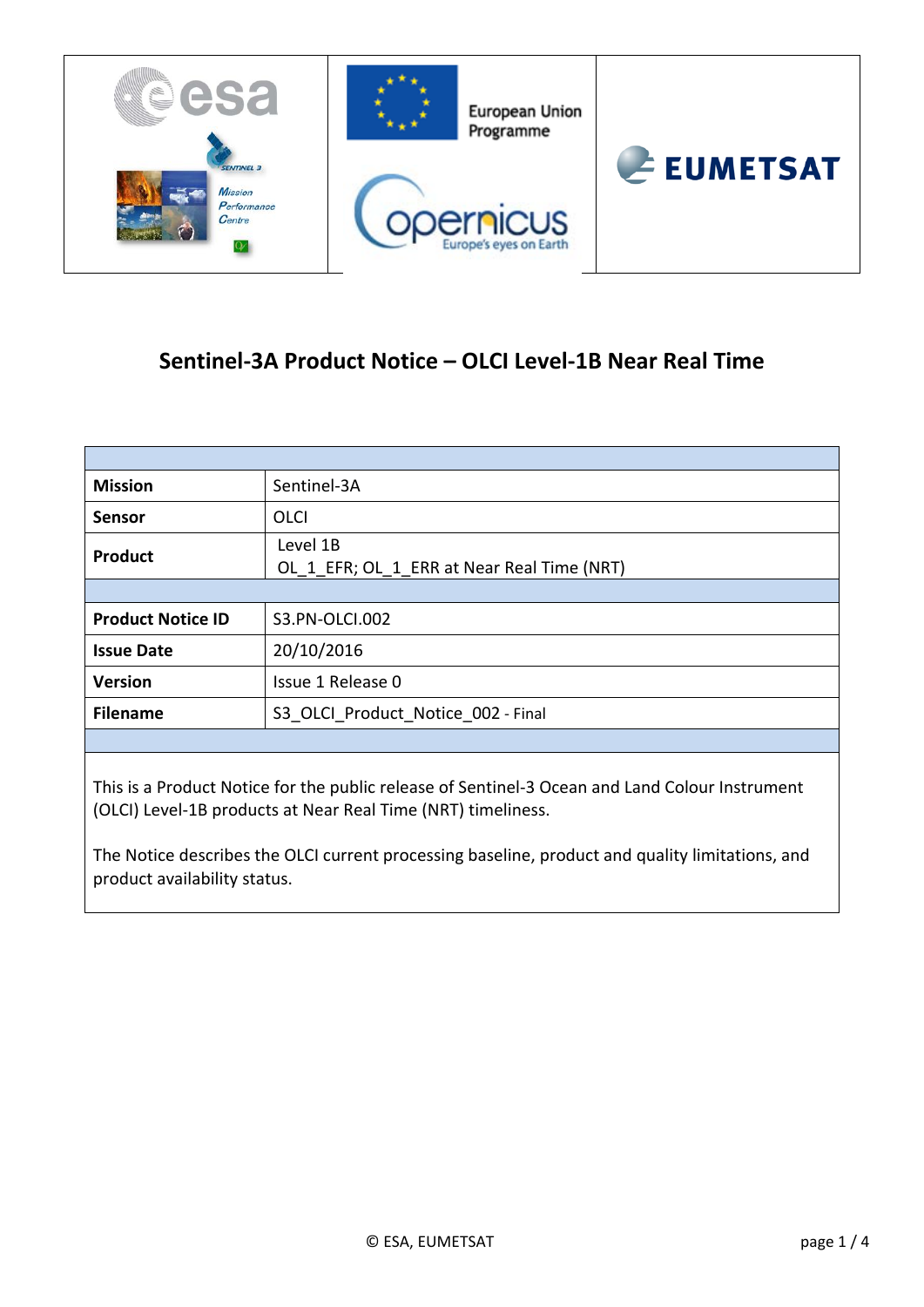

| <b>Processing Information</b> |                                                                                                                                    |
|-------------------------------|------------------------------------------------------------------------------------------------------------------------------------|
| Processing                    | <b>IPF Processing Baseline: v2.4</b><br>$\bullet$<br><b>Collection ID: 002</b><br>Level 0 version: 06.04<br>Level 1 version: 06.04 |
|                               |                                                                                                                                    |

#### **Status of the processing baseline**

The current processing baseline for Sentinel-3A OLCI Level-1B products is v2.4. The baseline was deployed in the processing centres on 21/09/2016 at the Land Centres, and on 13/10/2016 at the Marine Centre. The status of the baseline is as follows:

#### • **Geometric calibration model**

o OLCI geolocation accuracy meets the mission requirements (0.5 pixel according to S3 MRTD, 2011). OLCI instrument pointing has been updated using the geometric calibration results gathered during the commissioning phase.

### • **Spectral calibration information**

o OLCI spectral model accuracy meets the mission requirements (S3 MRTD, 2011). The model uses in-flight data from spectral calibrations. The calibrations bring small changes to the central wavelengths compared to OLCI pre-launch characterizations and a more significant change to channel Oa1 (400 nm) with an up to 0.4nm difference. Consistently with the solar spectrum variability, the most significant change is in in-band irradiance of channel Oa1 (up to around 1.5%) with the same impact on radiometry. OLCI spectral response information is provided in a separate note and datasets (S3 OLCI-A SRF, 2016).

### • **Radiometric calibration information**

o OLCI radiometric calibration uses data derived from in-flight calibrations with the nominal diffuser. Radiometric gain coefficients have been computed using up-to-date geometric and spectral calibration and instrument settings, and they are continuously monitored.

#### **Known product quality limitations**

Sentinel-3A OLCI Level-1B processing baseline v2.4 has the following known limitations:

- **Radiometric Calibration**
	- o Early vicarious calibration results demonstrate that OLCI absolute radiometric calibration is comparable with its heritage instrument, MERIS, and that OLCI has a positive bias of about 2 to 3 percent (OLCI being too bright). Actions are in place to achieve OLCI radiometric compliancy (2% absolute accuracy below 900 nm according to S-3 MRTD), before the end of the ramp-up phase.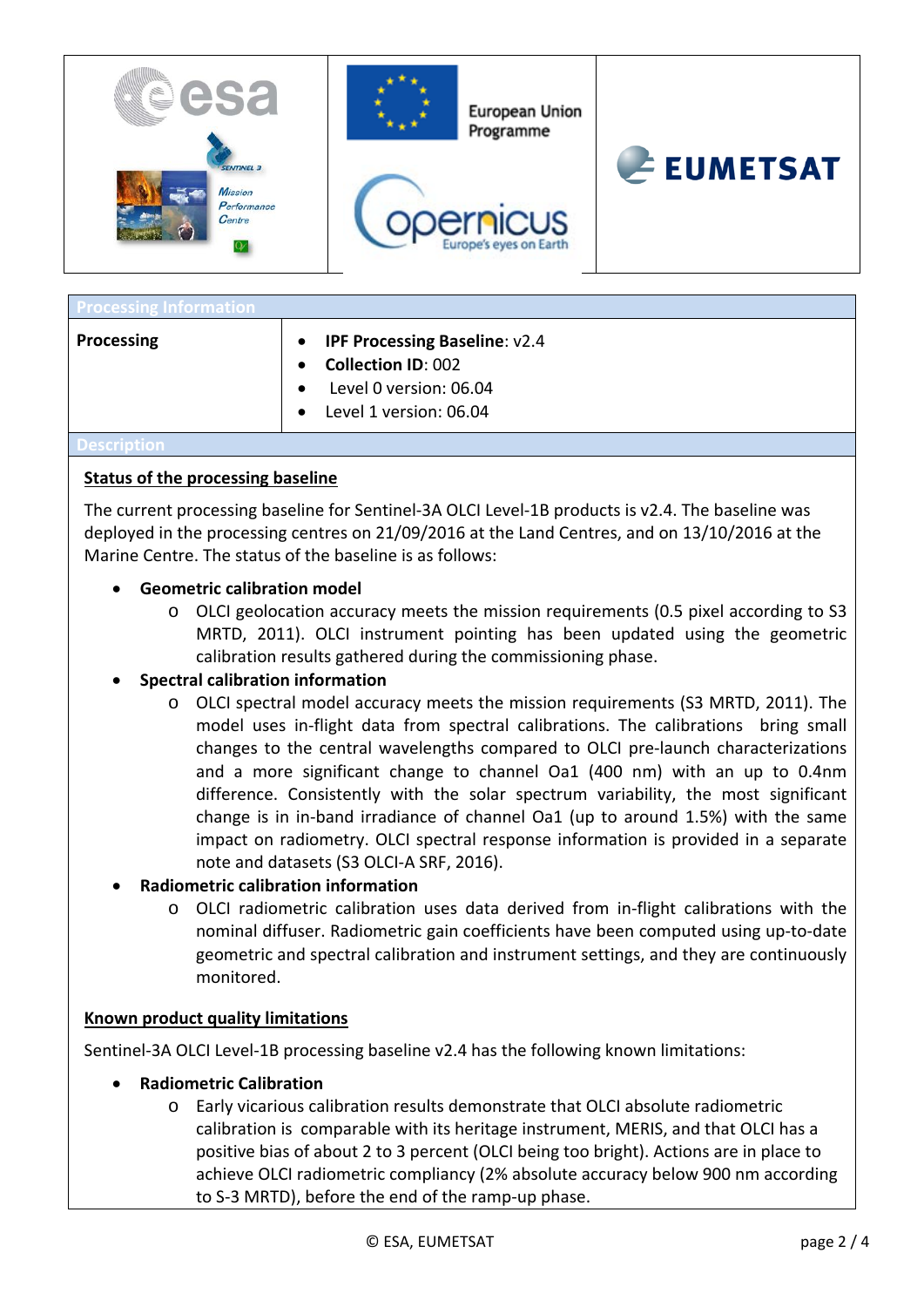

- o The degradation of the OLCI instrument cannot be yet quantified as not enough data have been acquired to compute a degradation model. Consequently, a slight evolution with time of the calibration accuracy can be expected, mostly for the lowest wavelengths.
- o Vertical striping at the first 100 pixels at camera interfaces can be observed in bands O19 and O20 – known as periodic noise. Investigation is complete and a correction is being implemented.
- o Single anomalous pixels, in particular in the region of the South Atlantic Anomaly, may occur due to prompt particle events. The potential for flagging of these pixels is under investigation.
- **Straylight**
	- o Verification of the OLCI straylight correction is ongoing, aiming to validate the straylight characterisation through uncorrected data analysis and optimising the correction settings.
- **Flags**
	- o Accuracy of OLCI L1B product flags is under investigation, in particular, the flags for land, coastline and tidal region.
- **Per-pixel error estimates**
	- o Error estimates for OLCI radiances for all bands are not yet available in the products.

## **Product Availability**

- It is noted that the product completeness and timeliness are not yet reaching 100% and this is expected to be achieved before the end of the ramp-up phase.
- **Land PDGS data access** is provided via the ESA Sentinel Data Hub.
- **Marine PDGS data access** 
	- o It is noted that there are ongoing issues with the stability of Online Data Access (ODA) which are under investigation and may cause outages in the availability of products to users. Sentinel-3 product availability from EUMETCast and the EUMETSAT Data Centre is not affected. In addition EUMETSAT will make these data available from our pilot Copernicus Online Data Access (CODA) service.

### **References**

Sentinel-3 Mission Requirements Traceability Document (MRTD), C. Donlon, EOP-SM/2184/CD-cd, 2011. <https://sentinel.esa.int/documents/247904/1848151/Sentinel-3-Mission-Requirements-Traceability>

Sentinel-3 OLCI-A spectral response functions (SRF), Sentinel 3 CalVal Team, S3-TN-ESA-OL-660, 2016: [https://sentinels.copernicus.eu/documents/247904/2700436/Sentinel-3-OLCI-A-spectral-response](https://sentinels.copernicus.eu/documents/247904/2700436/Sentinel-3-OLCI-A-spectral-response-functions)[functions](https://sentinels.copernicus.eu/documents/247904/2700436/Sentinel-3-OLCI-A-spectral-response-functions)